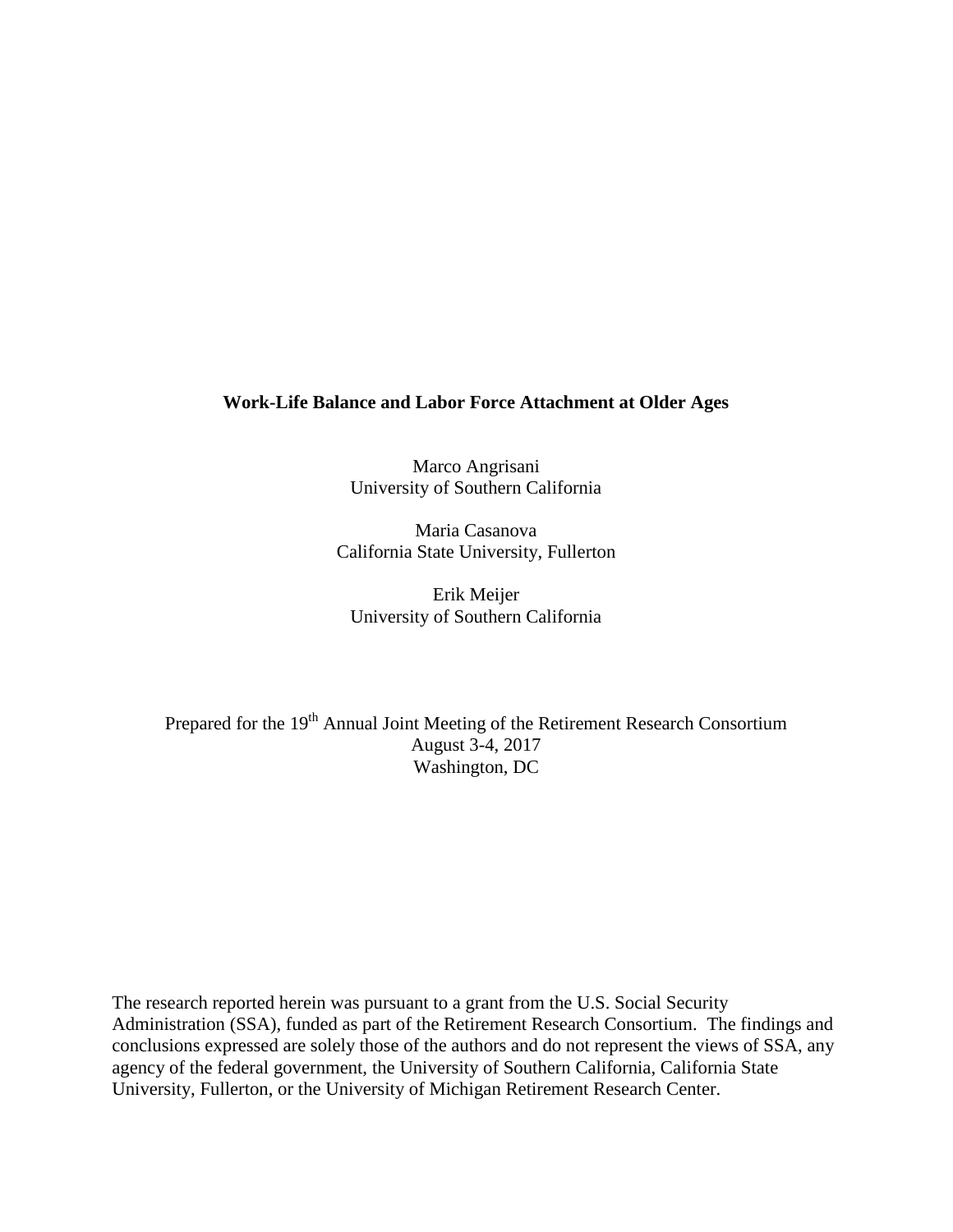Demographic trends over the past five decades have led to longer life expectancies and declining birth rates. The resulting concerns about the long-term sustainability of Social Security programs have focused attention on understanding what drives individual retirement decisions and on how to increase older workers' attachment to the labor force. A growing literature has identified work-life balance (WLB), defined as the absence of conflict between work and nonwork activities, as a key determinant of workers' evaluations of the relative attractiveness of work versus leisure, particularly at older ages. Workers whose jobs allow them to more easily manage their private lives (doctor visits, caring for an elderly parent or sick spouse, etc.) may be more likely to remain employed than those who perceive that their jobs interfere with their personal activities and responsibilities.

A better understanding of the effect of WLB on retirement behavior, and of the specific life circumstances during which WLB becomes valuable to employees, provides a policy handle to affect workplace arrangements so as to facilitate longer labor force attachment. This line of research is particularly timely in view of the increase in women's labor force participation in the past decades, which has led to a growing number of female workers on the verge of retirement. Because of existing social norms related to gender roles, women are typically more sensitive to the trade-off between career and family life. At the same time, late fertility and longer life expectancy have placed more responsibility on middle-age/older workers for supporting their own children and caring for their aging parents, thus increasing the strain on WLB.

In this paper, we use data from the *Health and Retirement Study* (HRS) to investigate the relationship between WLB and retirement transitions. We use a sample of workers ages 51 to 79 to assess the extent to which WLB is associated with subsequent employment choices. We perform our analysis separately for men and women to explore the possibility of differential labor supply responses by gender. Because of the prevalence of partial retirement, and given that part-time work may be an important alternative to retirement in the face of WLB restrictions, we distinguish between full-time and part-time workers. Moreover, our analysis jointly accounts for work strains that affect one's private life negatively (work-to-life interference, or WLI) and aspects of one's private life that may negatively impact one's productivity or work (dis)utility (life-to-work interference, or LWI).

1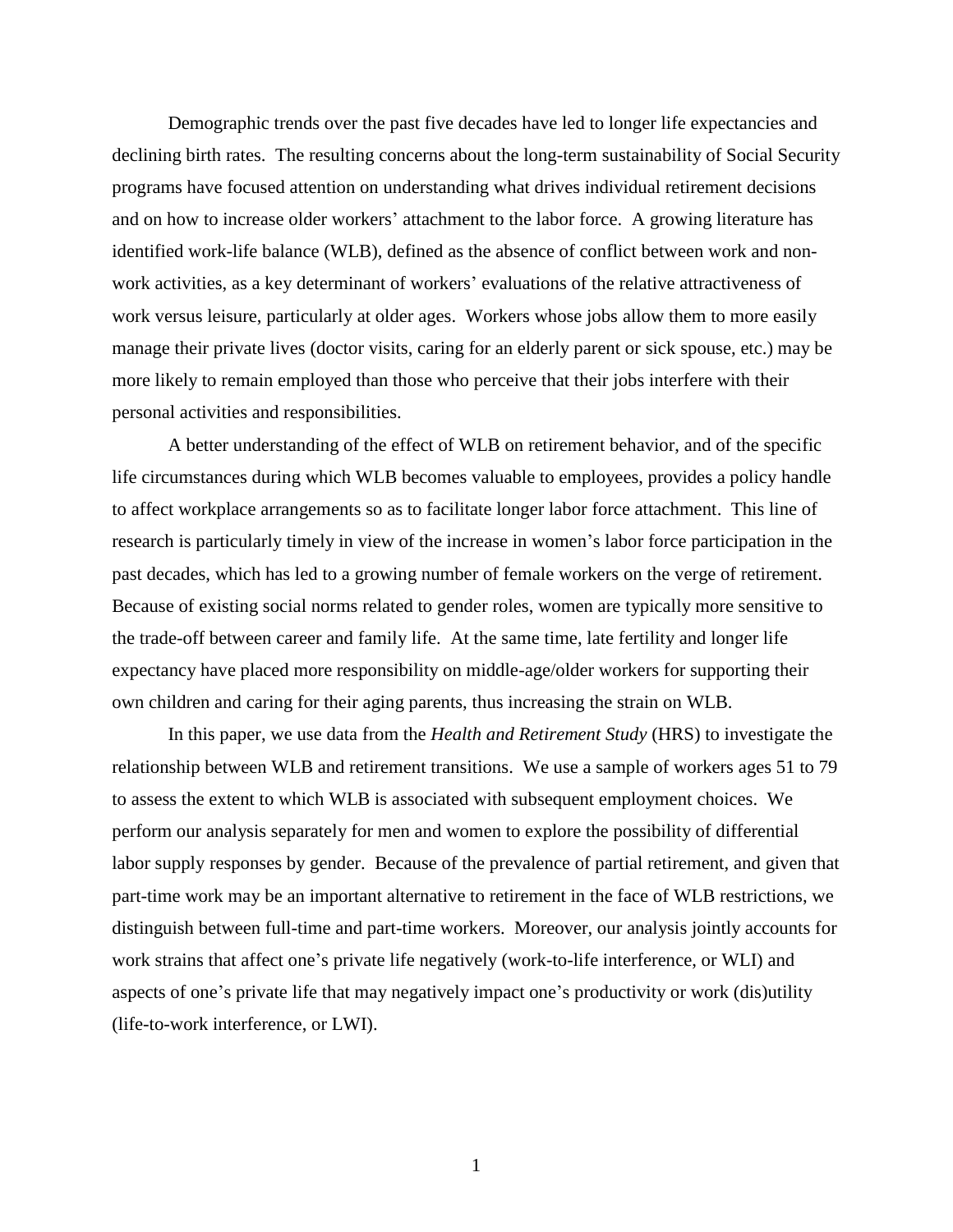Additionally, we explore the extent to which WLB interacts with life circumstances in determining retirement decisions. A prime example of a situation in which WLB may tip the scales in favor of continued employment or retirement is when an individual's spouse experiences a health shock. This situation may require new caregiving responsibilities and may also affect expectations about mortality, which in itself may alter the relative utility of work versus leisure. We investigate this possibility by studying how responses to a spouse's health shock differ by WLB levels before the onset of the shock. In view of previous research documenting gender differences in the responses to family members' health shocks, we again perform the analysis separately for men and women.

We find that WLB is significantly associated with employment transitions and document interesting heterogeneity by gender and employment status. Our results are mainly driven by perceived interference from work into private life. A one-standard-deviation increase in WLI increases the retirement probability of males in part-time work by 5.9 percentage points, that of females in full-time work by 2.2 percentage points, and that of females in part-time work by 4.6 percentage points. These effects are sizeable, representing a 27 percent, 16 percent, and 23 percent increase relative to the sample average, respectively. WLI does not significantly correlate with employment transitions of men in full-time work.

After controlling for WLI, there is no association between perceived interference from life to work for either men or women in full-time employment. For part-timers, a one-standarddeviation increase in LWI is associated with marginally significant 4.6-percentage-point and 3.0 percentage-point increases in the probability of remaining in part-time employment for men and women, respectively. Although the estimates are not significant, an increase in LWI is also associated with lower probabilities of transitioning into both full-time work and retirement. These findings may indicate a combination of a negative effect of LWI on labor supply, preventing some part-timers from transitioning into full-time work, and a positive effect, inducing some others to delay retirement, perhaps because they find respite on the job from their family conflicts. On the whole, we refrain from attaching too much weight to these findings, because the relevant parameters are imprecisely estimated.

Our next set of results shows that WLB moderates labor supply responses to a spouse's health shock. Once more, there exist interesting differences between men and women. For men, the probability of remaining in full-time employment following a spouse's health shock

2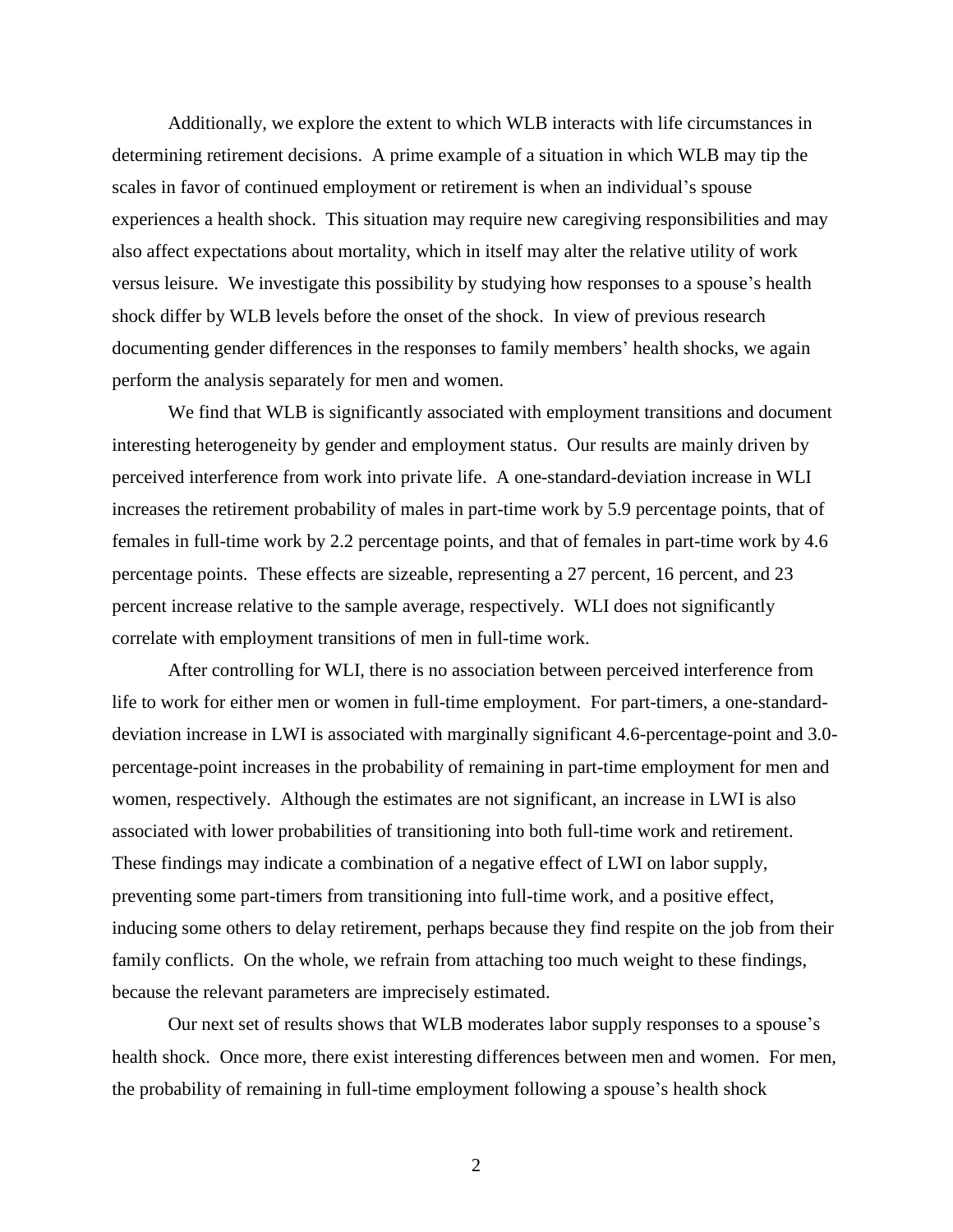decreases by 4.2 percentage points for each one-standard-deviation increase in the level of WLI. This gradient, however, is only significant at 10 percent. Moreover, there is no moderating effect of WLI for part-timers. In line with previous studies, women's labor supply is more responsive to changes in a spouse's health, and these responses are moderated by the perceived degree of WLB. For women in full-time employment, the probability of switching to a part-time job following a spouse's health shock increases by 4 percentage points with each one-standarddeviation increase in WLI. For those employed part-time, the probability of retirement is 8 percentage points higher for each one-standard-deviation increase in the WLI index.

Our study is the first to address and quantify the association between WLB and actual employment transitions of middle-age and older workers. Previous research has suggested a potential link between WLB and retirement behavior by showing that full-time workers in their early 50s who experience low levels of WLB are more likely to report a preference for retiring within the next 10 years. Interestingly, these studies find no gender differences in the association between WLB and self-reported retirement intentions. In contrast, our paper shows that a lack of WLB is more likely to induce females than males to actually retire. A further contribution of our research is to establish that life circumstances affect an individual's willingness to tolerate the absence of WLB. Specifically, WLB moderates labor supply responses to spousal health shocks.

A limitation of our study is that, while controlling for a wide array of variables that may affect both WLB and employment transitions, we cannot completely rule out that other, unobservable factors may drive the estimated relationship between WLB and labor supply decisions. Because of that, we refrain from making causal claims throughout the text. Such factors plausibly comprise individual aptitudes and preferences underlying selection into jobs with certain characteristics, including the level of WLB, as well as tastes for the mode and timing of retirement. It should be noted, however, that these individual traits would likely bias our parameters of interest downward, hence toward the null hypothesis of no relationship between WLB and employment transitions. We would expect individuals who have a stronger preference for leisure over work to have a higher likelihood of selecting into jobs with better WLB and to retire earlier, other things equal. This selection mechanism would imply that individuals with better WLB may be more prone to reduce their labor supply. Our findings that worse WLB is associated with a higher likelihood of transitioning into partial and full retirement contradict this

3